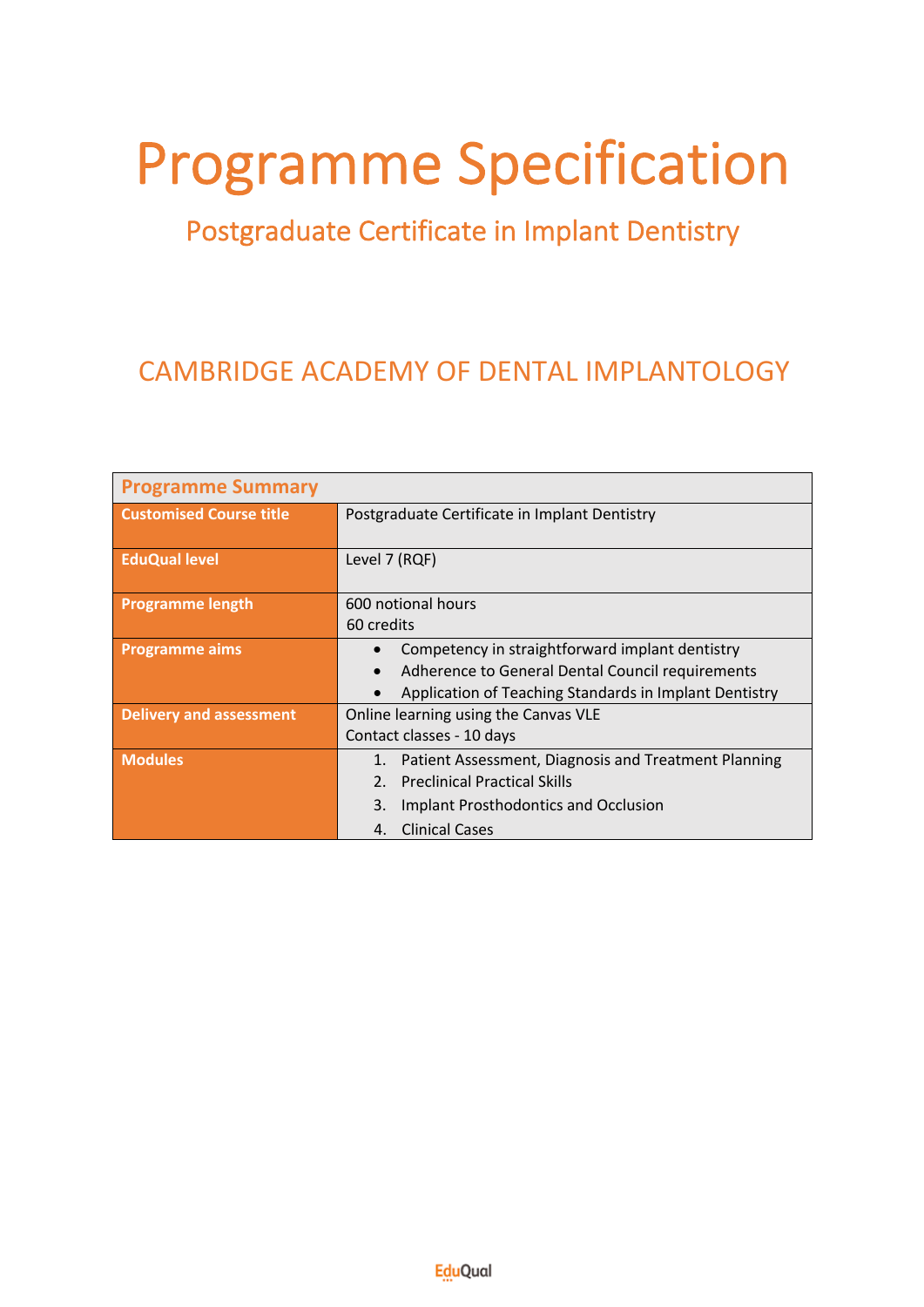#### MODULE 1: Patient assessment, diagnosis and treatment planning

| <b>Module Summary</b>          |                                                                                                                                                                                    |
|--------------------------------|------------------------------------------------------------------------------------------------------------------------------------------------------------------------------------|
| Course title                   | Postgraduate Certificate in Implant Dentistry                                                                                                                                      |
| <b>EduQual level</b>           | Level 7 (RQF)                                                                                                                                                                      |
| <b>Unit length</b>             | 150 notional hours<br>15 credits                                                                                                                                                   |
| <b>Unit aims</b>               | Understanding of the patient assessment process<br>Interpretation and justification of dental CBCT<br>Application of patient assessment to treatment planning                      |
| <b>Delivery and assessment</b> | Online learning using the Canvas VLE<br>Written assignments                                                                                                                        |
| <b>Essential resources</b>     | 1. Canvas VLE with access to tutors<br>Online library facilities<br>2.<br>3. Access to a Windows based PC<br>Provision of CBCT viewing software and anonymised CBCT<br>4.<br>cases |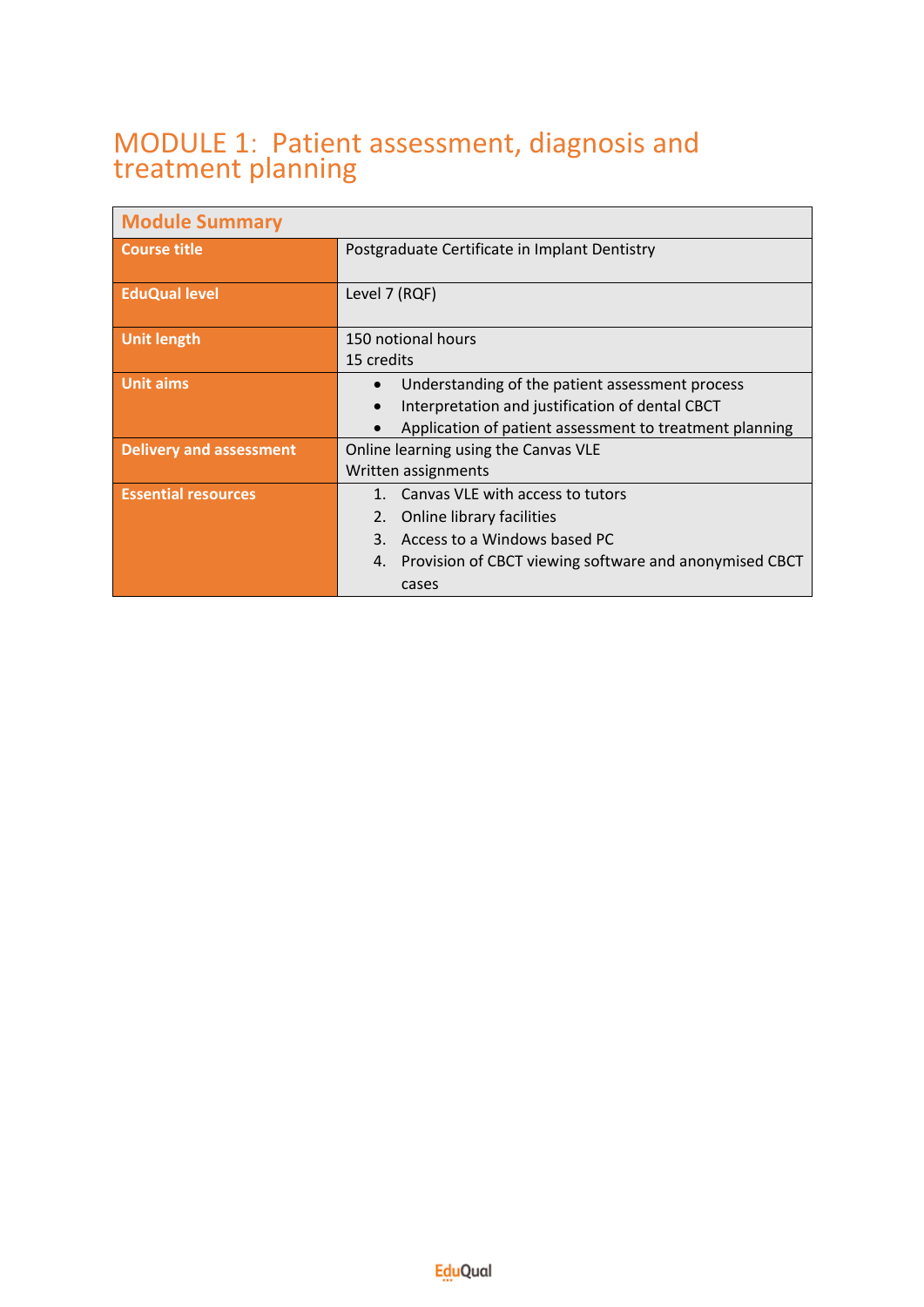Learning Outcome 1: Demonstrate an ability to conduct and analyse a patient assessment for the provision of implant dentistry

| <b>Assessment criteria</b><br>On completion of this unit, the<br>learner can                                                                                                                                                                                                                                                                                                                                                                 | <b>Indicative content</b>                                                                                                                                                                                                                                                                                                     | <b>Delivery</b>                                                                                                                                   | <b>Assessment</b>                                                                                                                                                                                                                     |
|----------------------------------------------------------------------------------------------------------------------------------------------------------------------------------------------------------------------------------------------------------------------------------------------------------------------------------------------------------------------------------------------------------------------------------------------|-------------------------------------------------------------------------------------------------------------------------------------------------------------------------------------------------------------------------------------------------------------------------------------------------------------------------------|---------------------------------------------------------------------------------------------------------------------------------------------------|---------------------------------------------------------------------------------------------------------------------------------------------------------------------------------------------------------------------------------------|
| 1.1 Critically analyze all data derived<br>from a thorough patient assessment<br>1.2 Understand how medical, social<br>demographic factors affect<br>and<br>general and implant dentistry.<br>1.3 Develop a detailed knowledge of<br>immediate and long term<br>complications in dental<br>implantology and show an ability to<br>evaluate management options.<br>1.4 Critically assess a patient's<br>suitability for implant treatment and | Patient history taking<br>Clinical assessment<br>Evaluating patient expectations<br>Dental photography<br>$\overline{\phantom{a}}$<br>Clinical record keeping<br>Imaging techniques<br>Medical considerations<br>Operative risks and<br>complications<br>Long term risks and<br>complications<br>Evaluating treatment options | Online program using<br>Canvas VLE<br>Weekly online sessions<br>with learner participation<br>and interaction<br>Tutor lead formative<br>feedback | Formative assessment:<br>Weekly tutor feedback on<br>learners' discussion posts<br>Summative assessment:<br>Weekly discussion posts<br>(30%)<br><b>CBCT</b> reporting<br>assignment (20%)<br>Essay assignment of 2,000<br>words (50%) |
| carry out a<br>comparative risk analysis of all<br>treatment alternatives                                                                                                                                                                                                                                                                                                                                                                    |                                                                                                                                                                                                                                                                                                                               |                                                                                                                                                   |                                                                                                                                                                                                                                       |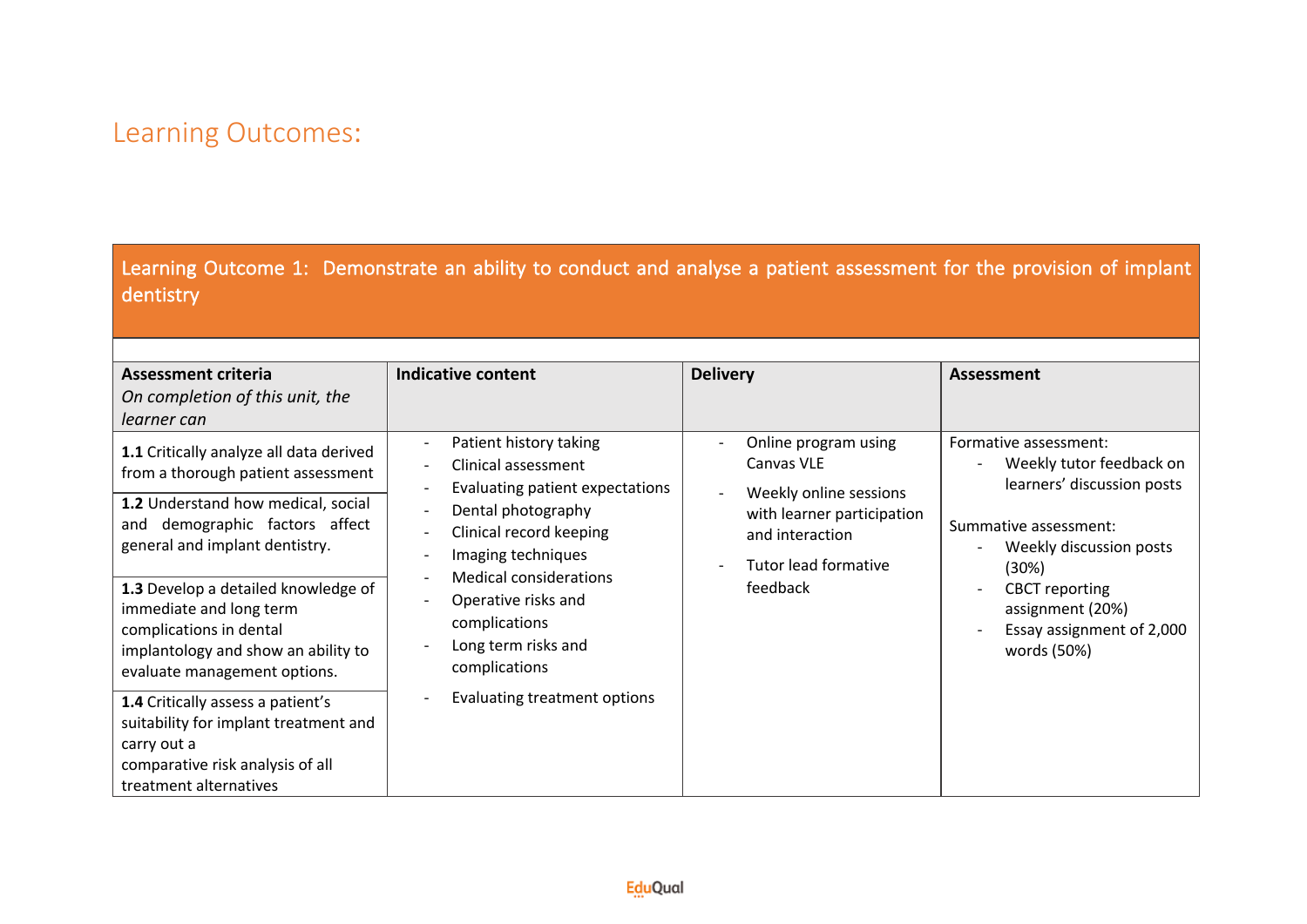| 1.5 Develop a detailed knowledge of |
|-------------------------------------|
| immediate and long term             |
| complications in dental             |
| implantology and show an ability to |
| evaluate management options.        |

| Learning Outcome 2: Demonstrate an understanding of the factors involved in CBCT justification and interpretation                                         |                                                                                                |                                                                                                               |                                                                                                          |  |
|-----------------------------------------------------------------------------------------------------------------------------------------------------------|------------------------------------------------------------------------------------------------|---------------------------------------------------------------------------------------------------------------|----------------------------------------------------------------------------------------------------------|--|
| <b>Assessment criteria</b><br>On completion of this unit, the<br>learner can:                                                                             | <b>Indicative content</b>                                                                      | <b>Delivery</b>                                                                                               | <b>Assessment</b>                                                                                        |  |
| 2.1 Appreciate the rationale for CBCT<br>scans and understand the limitations of<br><b>CBCT</b> imaging                                                   | Development of CT and CBCT<br>CBCT physics<br>Radiation doses relevant to CBCT<br>examinations | Online program using<br>Canvas VLE<br>Weekly online sessions<br>with learner participation<br>and interaction | Formative assessment:<br>Weekly tutor feedback on<br>learners' discussion posts<br>Summative assessment: |  |
| 2.2 Demonstrate an understanding of<br>the physics and principals involved with<br><b>CBCT</b> imaging                                                    | Radiation protection and CBCT<br>dose optimization<br>CBCT diagnosis and reporting             | Tutor lead formative<br>feedback                                                                              | Weekly discussion posts<br>(30%)<br>Essay assignment of 2,000<br>words (50%)                             |  |
| 2.3 Explain the risks of CBCT and<br>undertake a risk to benefit analysis in<br>order to determine the suitability of a<br>patient for a CBCT examination | Biological effects of CBCT radiation<br>Selection criteria<br>CBCT quality assurance           |                                                                                                               |                                                                                                          |  |
| 2.4 Explain radiation protection and<br>optimisation procedures relevant to<br><b>CBCT</b>                                                                | <b>CBCT</b> artifacts<br>CBCT regulations and guidelines in<br>the UK                          |                                                                                                               |                                                                                                          |  |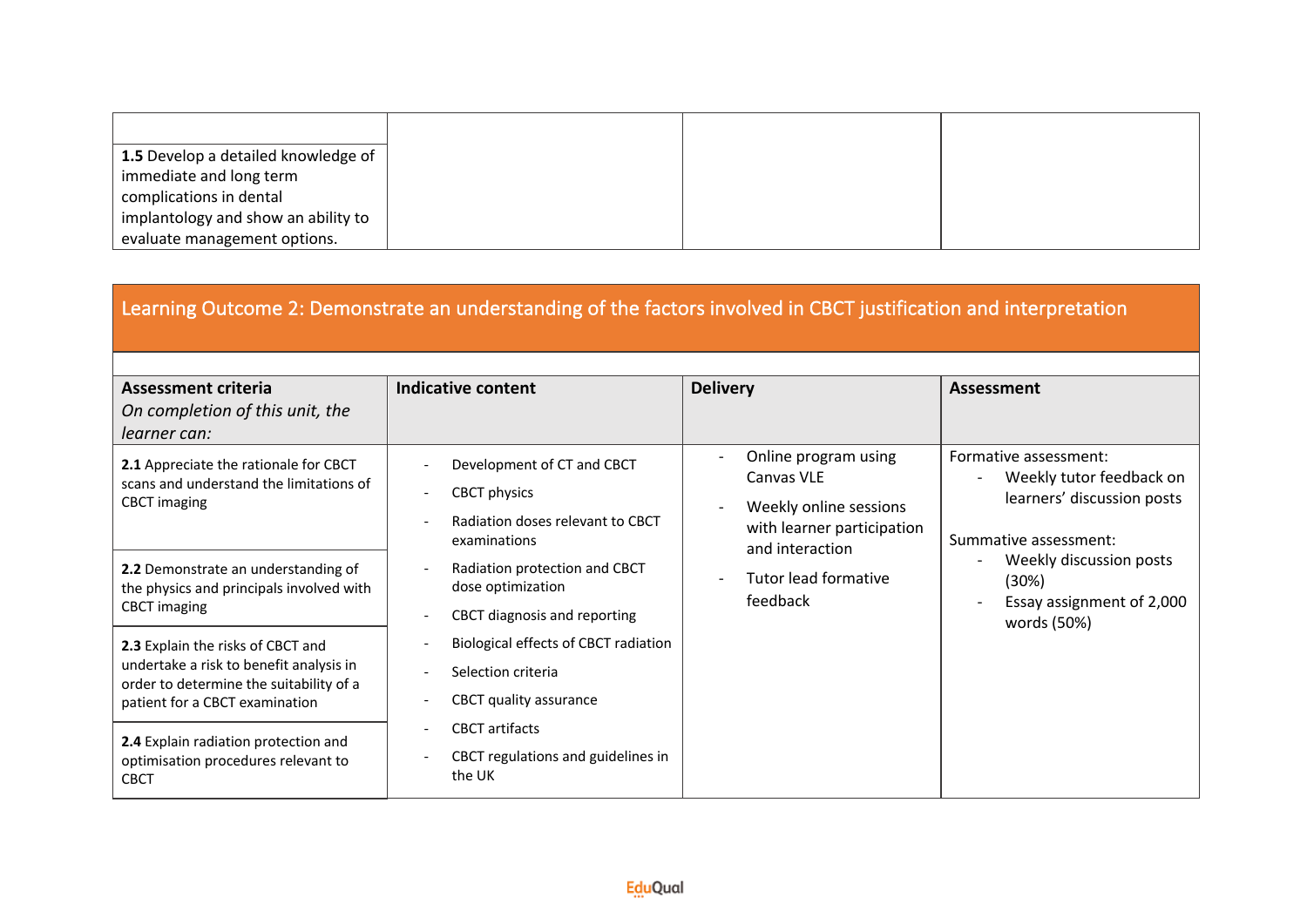| 2.5 Understand the professional team<br>roles involved in CBCT imaging                   |                                                                                       |                                                   |                                           |
|------------------------------------------------------------------------------------------|---------------------------------------------------------------------------------------|---------------------------------------------------|-------------------------------------------|
| 2.6 Assess the comparative differences<br>between CBCT and 2D imaging                    |                                                                                       |                                                   |                                           |
| 2.7 Identify common CBCT artefacts and<br>explain their causes and limitations           |                                                                                       |                                                   |                                           |
| 2.8 Identify normal and abnormal<br>anatomy on CBCT scans of the<br>dentoalveolar region | Using CBCT viewing software<br>CBCT anatomy and pathology<br>Radiological terminology | Synchronous online<br>meetings<br>Provision of 30 | <b>CBCT</b> reporting<br>assignment (20%) |
| 2.9 Demonstrate competence in writing<br>a formal CBCT report                            | Reporting on CBCT scans                                                               | anonymized cases                                  |                                           |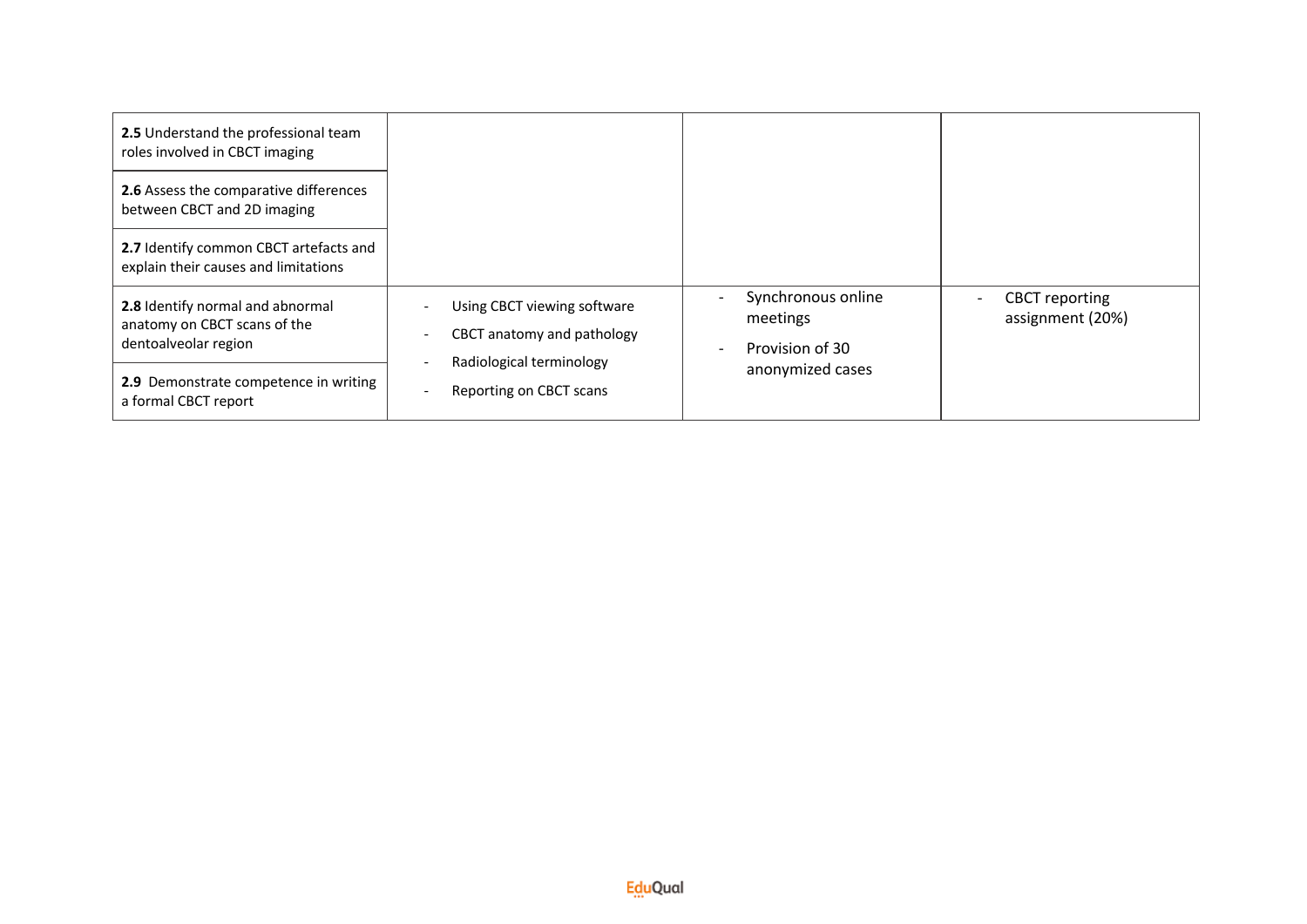## MODULE 2: Preclinical Practical Skills

| <b>Module Summary</b>          |                                                                                                                                                                                                                                                                                                                                                                                                                                                                                                                                |
|--------------------------------|--------------------------------------------------------------------------------------------------------------------------------------------------------------------------------------------------------------------------------------------------------------------------------------------------------------------------------------------------------------------------------------------------------------------------------------------------------------------------------------------------------------------------------|
| <b>Course title</b>            | Postgraduate Certificate in Implant Dentistry                                                                                                                                                                                                                                                                                                                                                                                                                                                                                  |
| <b>EduQual level</b>           | Level 7 (RQF)                                                                                                                                                                                                                                                                                                                                                                                                                                                                                                                  |
| <b>Unit length</b>             | 150 notional hours<br>15 credits                                                                                                                                                                                                                                                                                                                                                                                                                                                                                               |
| <b>Unit aims</b>               | To provide learners with the foundational skills required prior to<br>planning and treating clinical cases under supervision<br>Develop skills in digital case planning procedures using<br>$\bullet$<br><b>CBCT</b> and STL data<br>Enhance existing surgical and prosthodontic skills for<br>their application in implant dentistry<br>Teaching of advanced skills in soft tissue management<br>and wound closure<br>Application of guided bone regeneration (GBR)<br>procedures as an adjunct to dental implant surgery     |
| <b>Delivery and assessment</b> | Small group classroom<br><b>Canvas VLE</b><br>Summative assessment by OSCE                                                                                                                                                                                                                                                                                                                                                                                                                                                     |
| <b>Essential resources</b>     | Teaching room of adequate size, with audio visual<br>1.<br>facilities (macro video camera and large screen)<br>Laptops loaded with CBCT planning software<br>2.<br>Selection of anonymized cases with DICOM and STL<br>3.<br>datasets<br>Synthetic bone models and pig jaws<br>4.<br>Implant drill machines<br>5.<br>Implant surgical and prosthodontic training kits<br>6.<br>Surgical instrumentation<br>7.<br>8.<br>Sutures, GBR augmentation materials and membranes<br>Facebows and articulators with mounted casts<br>9. |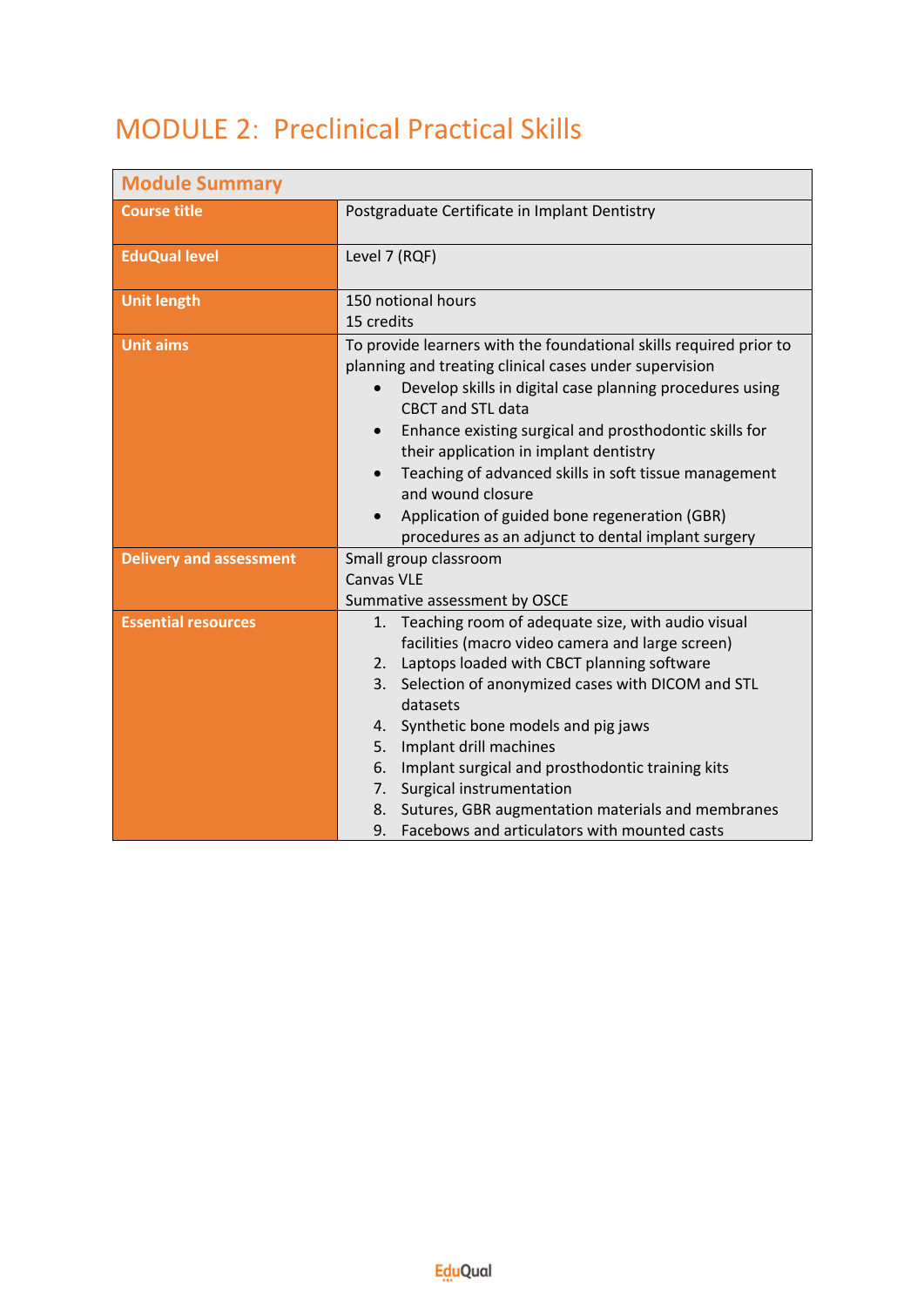#### Learning Outcome 1: Developing the skills required for digital implant planning

| <b>Assessment criteria</b><br>On completion of this unit, the<br>learner can                                                        | Indicative content                                                                                                                       | <b>Delivery</b>                                                                                                                       | <b>Assessment</b>                                                                               |
|-------------------------------------------------------------------------------------------------------------------------------------|------------------------------------------------------------------------------------------------------------------------------------------|---------------------------------------------------------------------------------------------------------------------------------------|-------------------------------------------------------------------------------------------------|
| 1.1 Demonstrate the ability to import<br>DICOM and STL files and merge the<br>datasets using dedicated digital<br>planning software | Development of DICOM and STL<br>formats and their applications in<br>healthcare<br>The methods for acquiring DICOM<br>and STL datasets   | This is a practical skills unit,<br>which is delivered in a small<br>group environment using a<br>problem-based learning<br>approach. | ACs $1.1 - 1.4$ will be assessed via:<br><b>Summative</b><br>Tutor feedback<br><b>Formative</b> |
| 1.2 Understand the applications and<br>limitations of digital planning                                                              | Limitations of CBCT, common<br>algorithmic and physical artefacts<br>and errors in STL acquisition                                       | Participants will have access to<br>laptops and digital planning<br>software (e.g., Blue Sky Plan,                                    | <b>Objective Structured Clinical</b><br>Examinations                                            |
| 1.3 Design the required<br>prosthodontics for straightforward<br>cases                                                              | Practical use of digital planning<br>software to import and merge<br>CBCT scans and STL files from<br>intraoral and dental cast scanners | SMOP etc.)<br>Asynchronous webinars will be<br>provided to enable learners to<br>undertake foundational self-                         |                                                                                                 |
| 1.4 Plan accurate implant placement<br>and design a surgical guide                                                                  | Prosthodontic virtual 'waxups' and<br>determining the required<br>prosthodontic dimensions and<br>positions                              | directed training on use of the<br>digital planning software prior to<br>the contact class.                                           |                                                                                                 |
|                                                                                                                                     | Determining the correct implant<br>length and width for different                                                                        |                                                                                                                                       |                                                                                                 |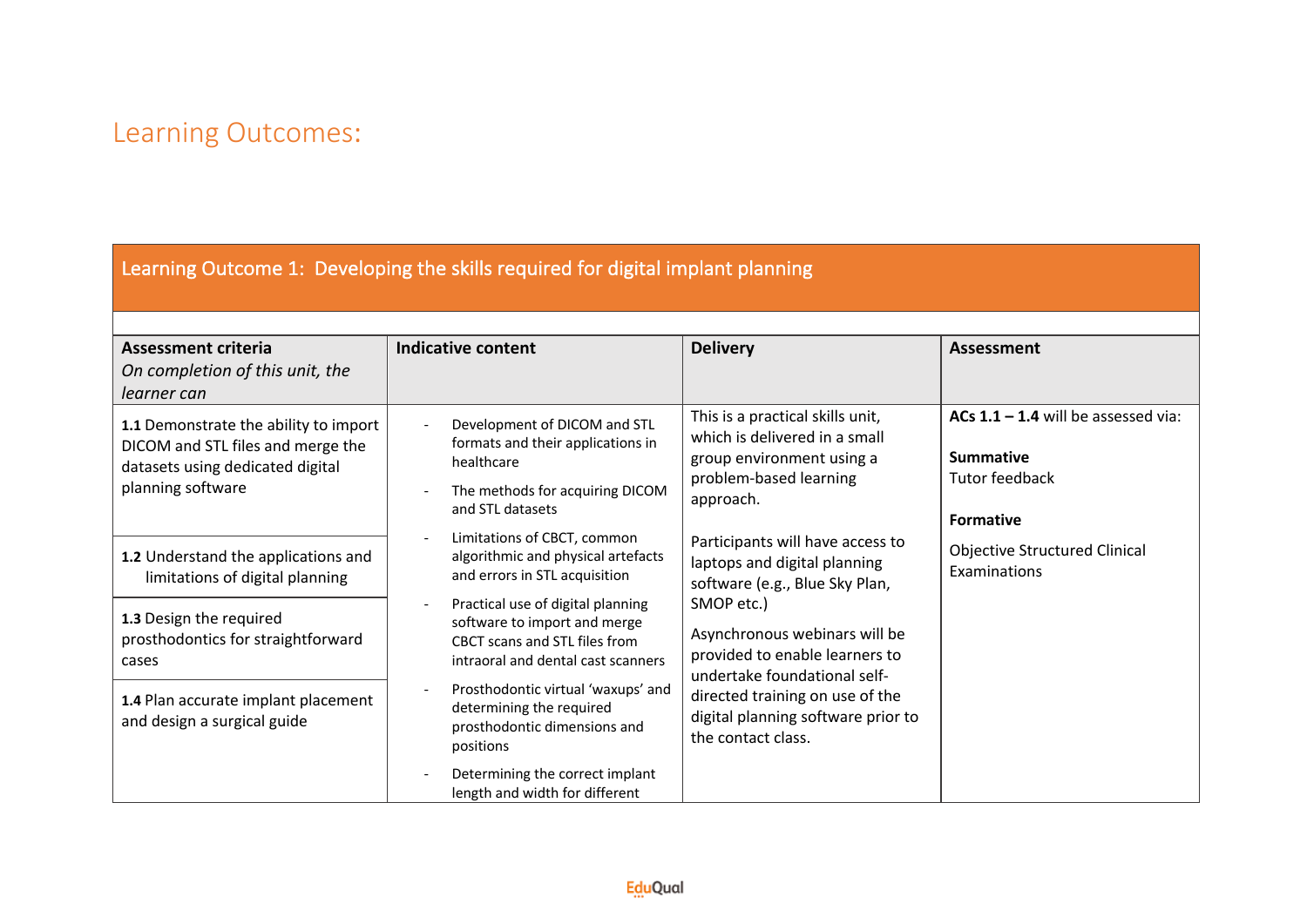| surgical and prosthodontic<br>situations                                                                                                              |  |
|-------------------------------------------------------------------------------------------------------------------------------------------------------|--|
| Determining the correct<br>$\overline{\phantom{a}}$<br>angulation and depth for implants<br>and understanding the rationale<br>for this decision tree |  |
| Design requirements for a stable<br>$\overline{\phantom{a}}$<br>surgical guide                                                                        |  |
| Methods of surgical guide<br>$\overline{\phantom{a}}$<br>production: 3D printing<br>technologies                                                      |  |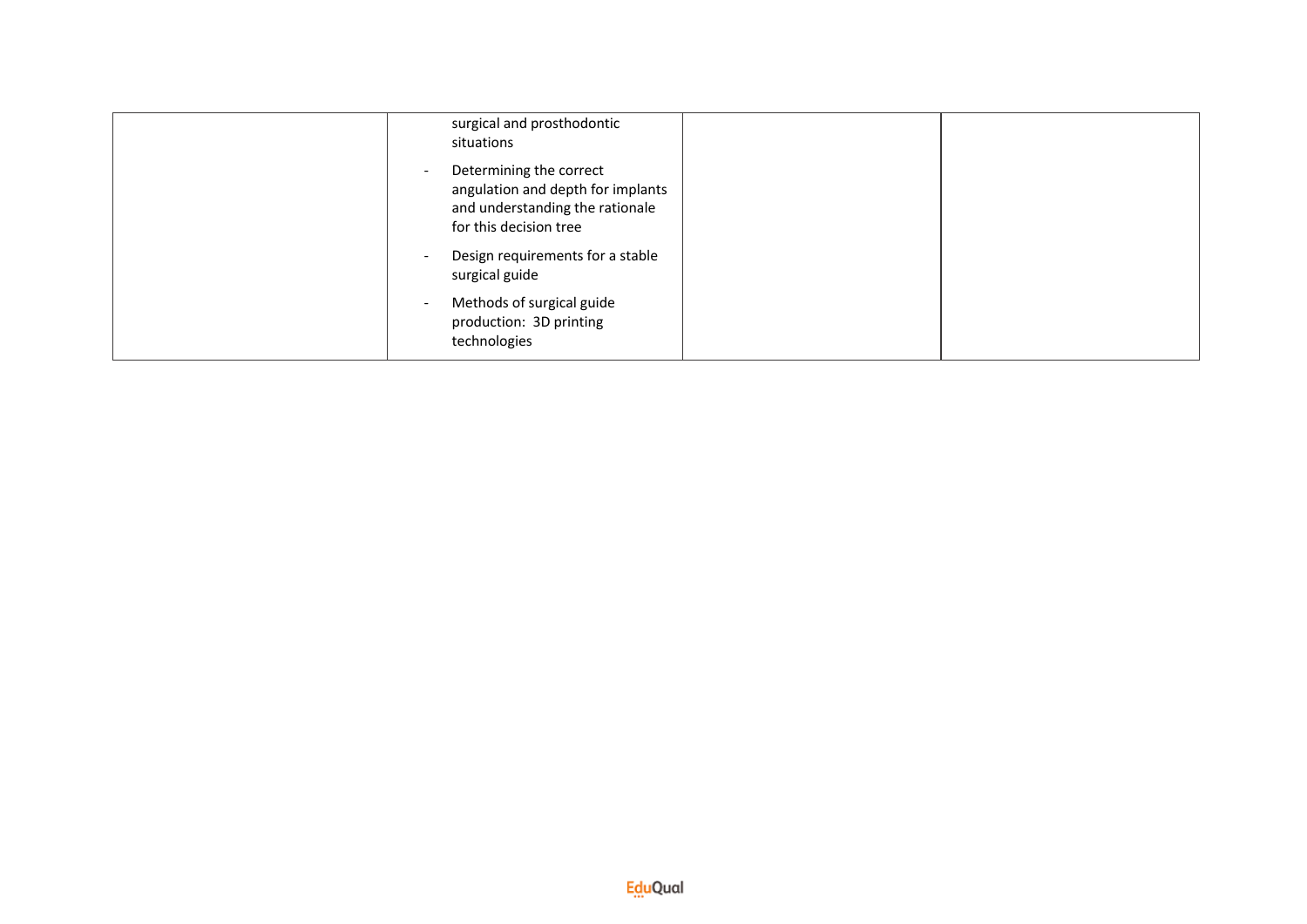| Learning Outcome 2: Enhancement of existing surgical and prosthodontic skills for applications in implant dentistry                                                                                                       |                                                                                                                                                                                                                                                                                                                            |                                                                                                                                                                                                                                                                                                                                                                                                                                                                                                                                                             |                                                                                                                                                                   |
|---------------------------------------------------------------------------------------------------------------------------------------------------------------------------------------------------------------------------|----------------------------------------------------------------------------------------------------------------------------------------------------------------------------------------------------------------------------------------------------------------------------------------------------------------------------|-------------------------------------------------------------------------------------------------------------------------------------------------------------------------------------------------------------------------------------------------------------------------------------------------------------------------------------------------------------------------------------------------------------------------------------------------------------------------------------------------------------------------------------------------------------|-------------------------------------------------------------------------------------------------------------------------------------------------------------------|
| <b>Assessment criteria</b><br>On completion of this unit, the<br>learner can:                                                                                                                                             | <b>Indicative content</b>                                                                                                                                                                                                                                                                                                  | <b>Delivery</b>                                                                                                                                                                                                                                                                                                                                                                                                                                                                                                                                             | <b>Assessment</b>                                                                                                                                                 |
| 2.1 Determine a suitable soft tissue flap<br>design for various surgical scenarios<br>2.2 Raise and close a mucoperiosteal<br>flap suitable for straightforward implant<br>treatment                                      | Flap design and required<br>instrumentation<br>Soft tissue management<br>techniques for raising a<br>mucoperiosteal flap<br>Suture materials and<br>$\overline{a}$<br>instrumentation<br>Suturing techniques and their<br>$\overline{\phantom{a}}$<br>different applications<br>Requirements of the surgical<br>assistants | This is a practical skills unit,<br>which is delivered in a small<br>group environment under<br>direct tutor supervision with<br>individual and immediate<br>feedback.<br>Participants will have access to<br>implant machinery, implants,<br>surgical drills and<br>instrumentation, bone models,<br>pig jaws, suture materials and<br>instruments, and<br>prosthodontics materials and<br>instruments.<br>Asynchronous webinars will be<br>provided to enable learners to<br>undertake self-directed training<br>on surgical and prosthetic<br>protocols. | ACs $2.1 - 2.6$ will be assessed via:<br><b>Summative</b><br>Continual tutor feedback<br><b>Formative</b><br><b>Objective Structured Clinical</b><br>Examinations |
| 2.3 Understand the correct drill<br>sequence and techniques for specific<br>case requirements<br>2.4 Demonstrate knowledge and use of<br>the instrumentation and skills required<br>to ensure correct implant positioning | Necessary team skills for implant<br>treatment<br>Machinery set-up and drill<br>sequences<br>Drilling techniques for safe<br>osteotomy preparation<br>Hand positioning and methods for<br>visualization to ensure correct<br>implant placement<br>Use of surgical guides and their<br>limitations                          |                                                                                                                                                                                                                                                                                                                                                                                                                                                                                                                                                             |                                                                                                                                                                   |

 $\mathbf{r}$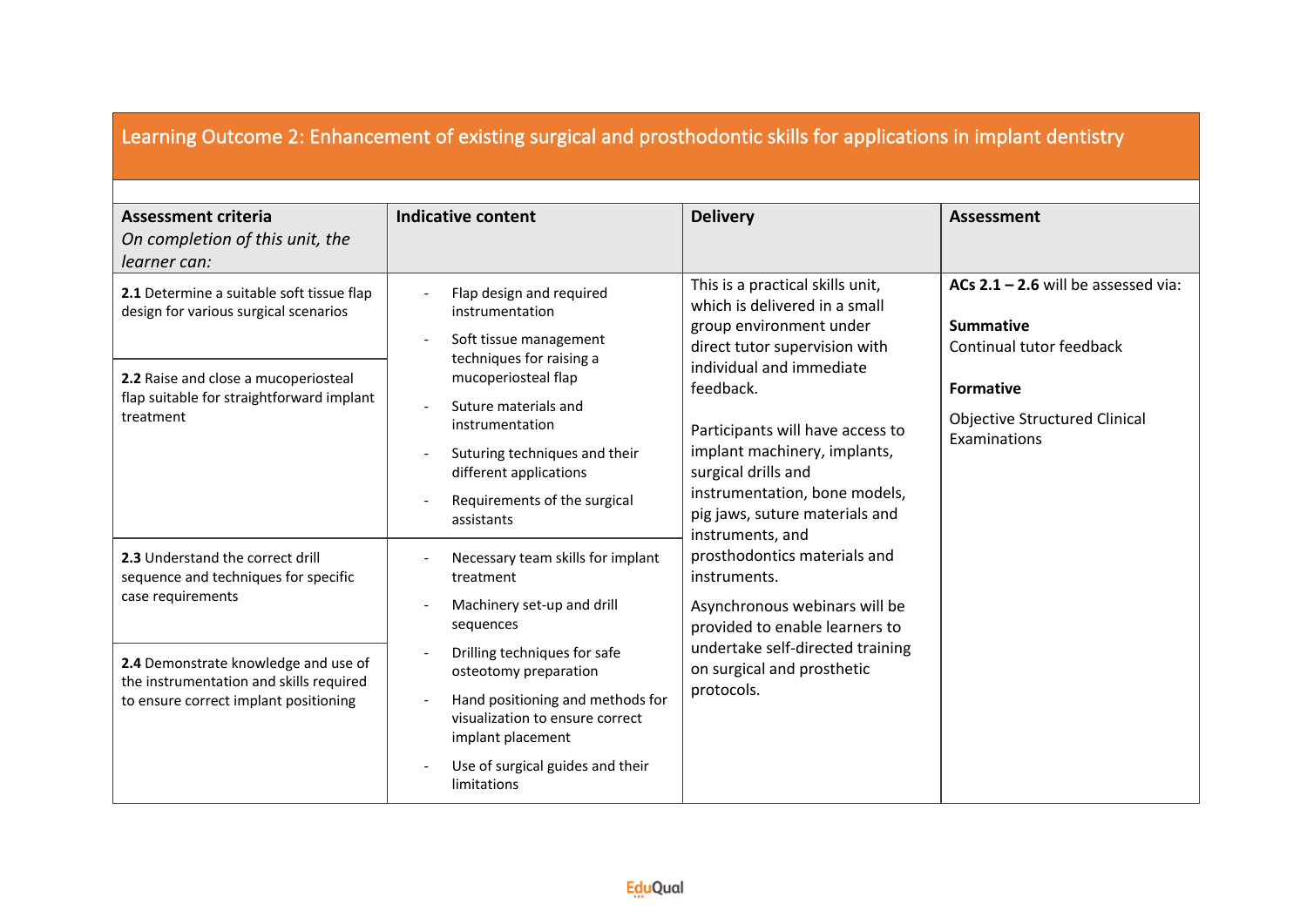| 2.5 Demonstrate the ability to assess<br>and record a patient's occlusion and<br>show competence in the use of a semi-<br>adjustable articulator | Occlusal charting<br>Taking a facebow registration<br>Correct use of a semi-adjustable<br>$\overline{\phantom{a}}$<br>articulator                                                                                                                                             |
|--------------------------------------------------------------------------------------------------------------------------------------------------|-------------------------------------------------------------------------------------------------------------------------------------------------------------------------------------------------------------------------------------------------------------------------------|
| 2.6 Enhance existing knowledge and<br>skills in fixed prosthodontics for<br>applications in dental implantology                                  | Impression taking techniques<br>(open and closed tray)<br>Use of appropriate impression<br>$\overline{\phantom{a}}$<br>materials<br>Occlusal registration<br><b>.</b><br>Fitting an implant retained<br>$\overline{\phantom{a}}$<br>prosthesis (screw and cement<br>retained) |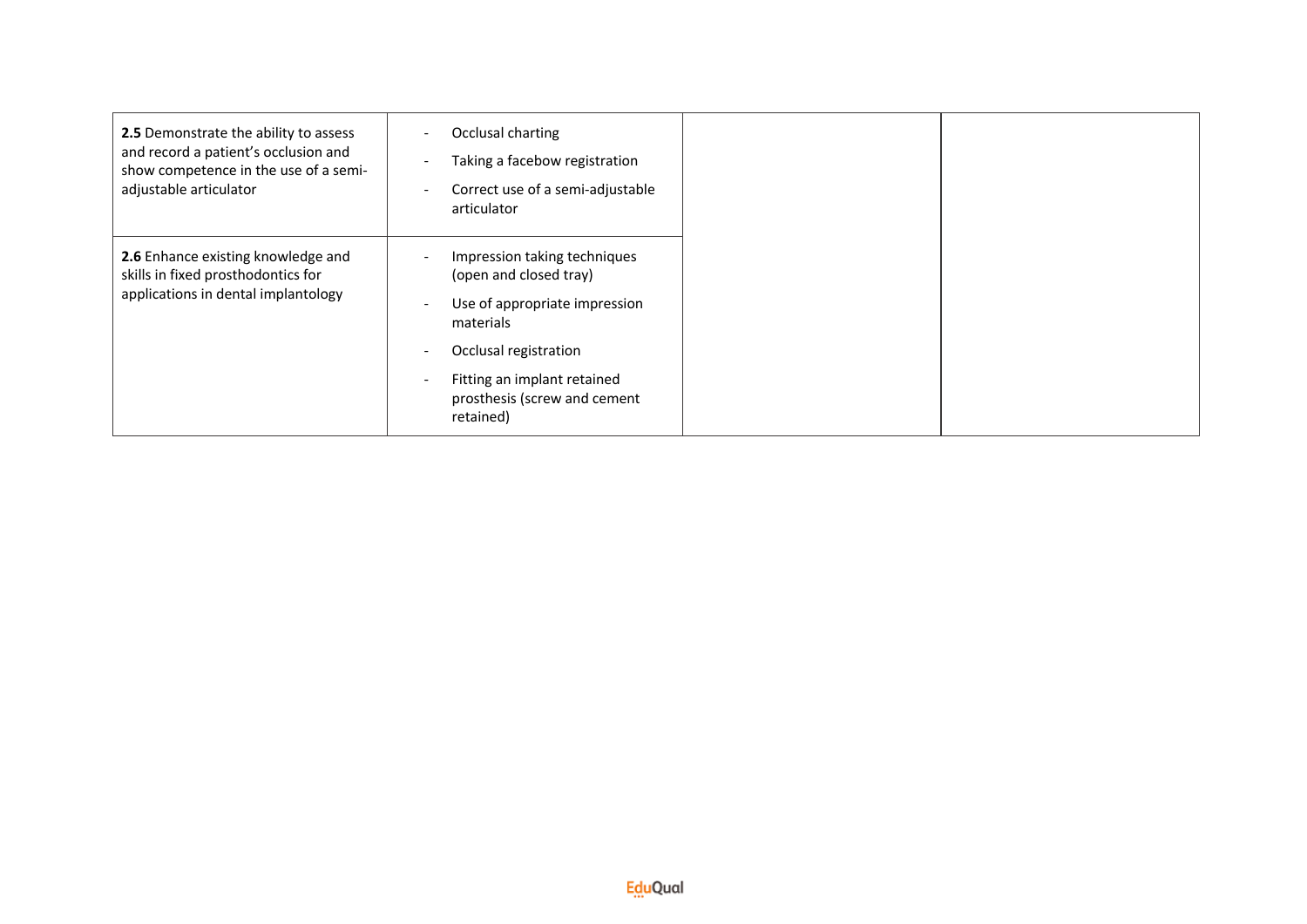#### Learning Outcome 3: Development of practical skills in the use of minor bone augmentation procedures

| <b>Assessment criteria</b>                                                                                                                                            | <b>Indicative content</b>                                                                                                                    | <b>Delivery</b>                                                                                                                                                        | <b>Assessment</b>                                                                                         |
|-----------------------------------------------------------------------------------------------------------------------------------------------------------------------|----------------------------------------------------------------------------------------------------------------------------------------------|------------------------------------------------------------------------------------------------------------------------------------------------------------------------|-----------------------------------------------------------------------------------------------------------|
| On completion of this unit, the<br>learner can:                                                                                                                       |                                                                                                                                              |                                                                                                                                                                        |                                                                                                           |
| <b>3.1</b> Determine the differences between<br>the various materials available for minor<br>bone augmentation and select<br>appropriate materials for specific cases | Selection of suitable bone<br>augmentation materials<br>Necessary team skills and surgical<br>instrumentation for minor bone<br>augmentation | This is a practical skills unit,<br>which is delivered in a small<br>group environment under<br>direct tutor supervision with<br>individual and immediate<br>feedback. | ACs $3.1 - 3.4$ will be assessed via:<br><b>Summative</b><br>Continual tutor feedback<br><b>Formative</b> |
| 3.2 Understand the handling<br>requirements for augmentation<br>materials and methods involved in their<br>surgical application                                       | Rationale and application<br>Surgical techniques and handling<br>requirements<br>Wound closure                                               | Participants will have access to<br>surgical machinery, applicable<br>surgical instrumentation, pig<br>jaws and bone augmentation<br>particulate materials and         | <b>Objective Structured Clinical</b><br>Examination                                                       |
| <b>3.3</b> Understand the limitations and<br>complications of minor bone<br>augmentation                                                                              |                                                                                                                                              | membranes<br>Asynchronous webinars will be<br>provided to enable learners to<br>undertake self-directed training                                                       |                                                                                                           |
| 3.4 Demonstrate and understanding of<br>the risk assessment process for minor<br>bone augmentation                                                                    |                                                                                                                                              | on minor bone augmentation                                                                                                                                             |                                                                                                           |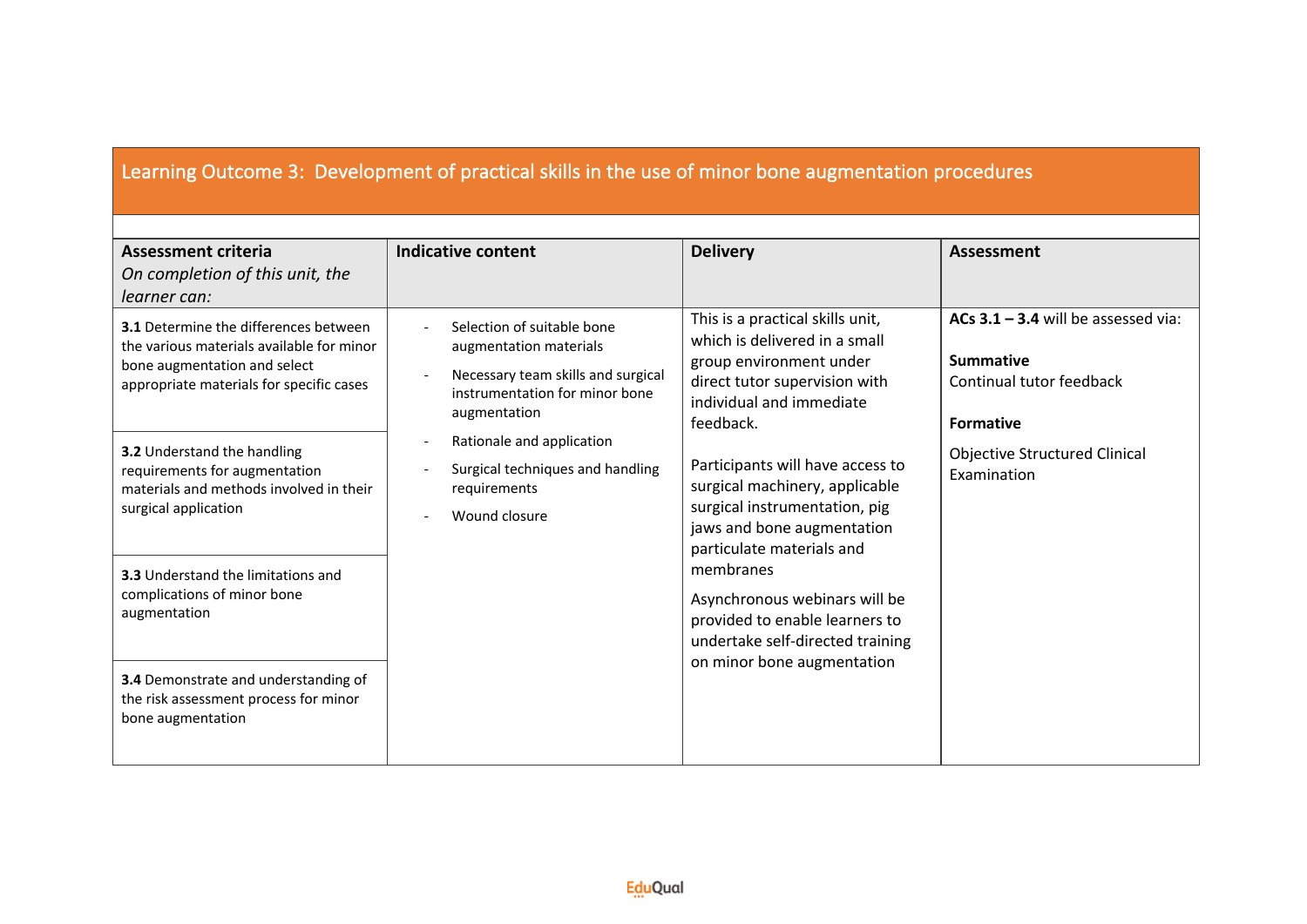# MODULE 3: Implant Prosthodontics and Occlusion

| <b>Module Summary</b>          |                                                                       |  |  |
|--------------------------------|-----------------------------------------------------------------------|--|--|
| <b>Course title</b>            | Postgraduate Certificate in Implant Dentistry                         |  |  |
|                                |                                                                       |  |  |
| <b>EduQual level</b>           | Level 7 (RQF)                                                         |  |  |
|                                |                                                                       |  |  |
| <b>Unit length</b>             | 150 notional hours                                                    |  |  |
|                                | 15 credits                                                            |  |  |
| <b>Unit aims</b>               | Understanding of the prosthetic and laboratory processes<br>$\bullet$ |  |  |
|                                | Ability to apply occlusal principles to dental implantology           |  |  |
| <b>Delivery and assessment</b> | Online learning using the Canvas VLE                                  |  |  |
|                                | Written assignments                                                   |  |  |
| <b>Essential resources</b>     | 1. Canvas VLE with access to tutors                                   |  |  |
|                                | 2.<br>Online library facilities                                       |  |  |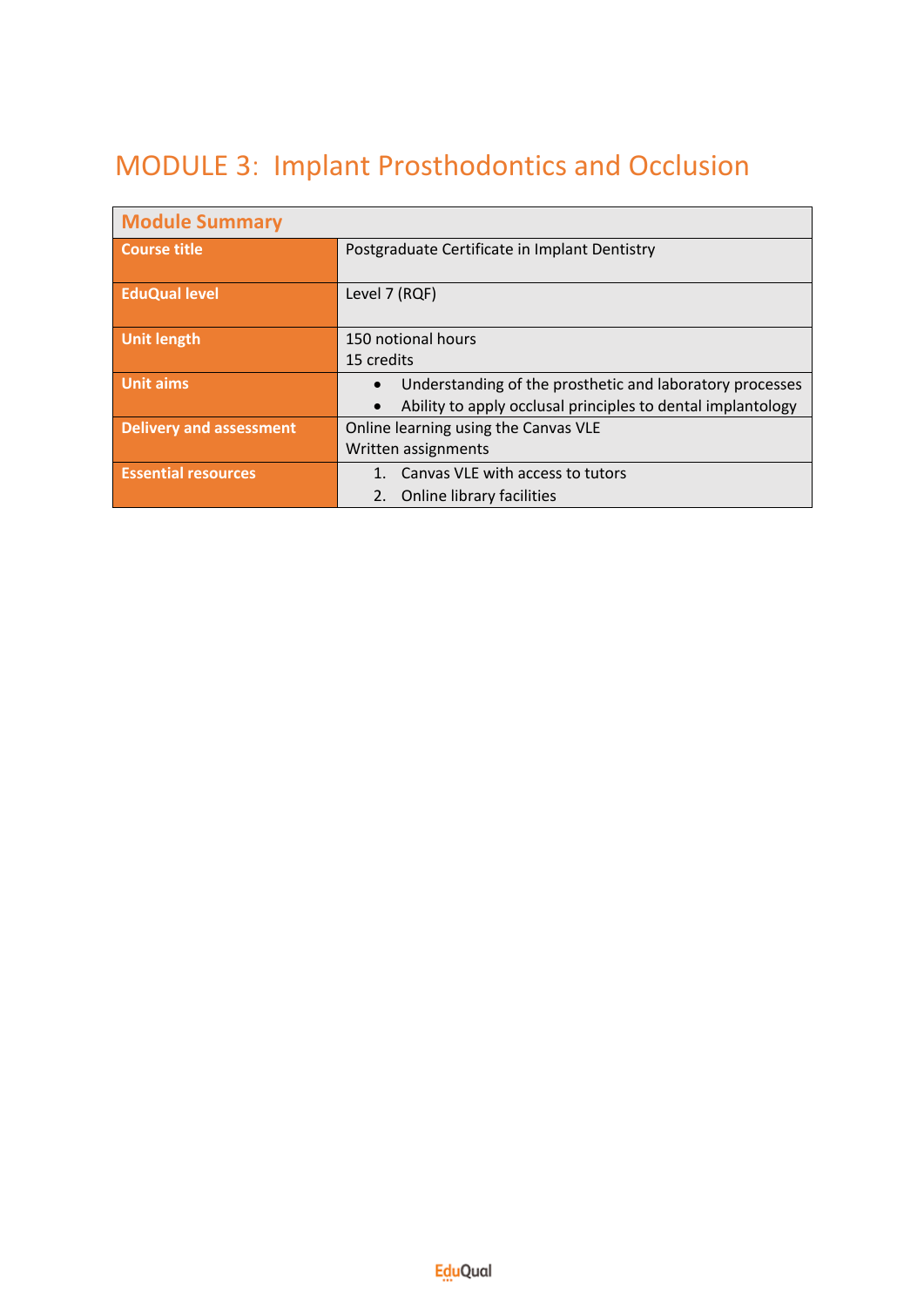Learning Outcome 1: Demonstrate an ability to evaluate and apply prosthodontic requirements in implant dentistry

| <b>Assessment criteria</b><br>On completion of this unit, the<br>learner can                                                                                                                                                                                                                                                                                                                                                                                                                                                                                    | <b>Indicative content</b>                                                                                                                                                                                                                                                                                                                                                                                                    | <b>Delivery</b>                                                                                                                                          | <b>Assessment</b>                                                                                                                                                                        |
|-----------------------------------------------------------------------------------------------------------------------------------------------------------------------------------------------------------------------------------------------------------------------------------------------------------------------------------------------------------------------------------------------------------------------------------------------------------------------------------------------------------------------------------------------------------------|------------------------------------------------------------------------------------------------------------------------------------------------------------------------------------------------------------------------------------------------------------------------------------------------------------------------------------------------------------------------------------------------------------------------------|----------------------------------------------------------------------------------------------------------------------------------------------------------|------------------------------------------------------------------------------------------------------------------------------------------------------------------------------------------|
| <b>1.1 Understand the scientific</b><br>rationale behind the prosthodontic<br>aspects relevant to dental<br>implantology<br><b>1.2</b> Demonstrate an ability to<br>investigate, evaluate, analyze and<br>disseminate basic research findings<br>related to implant prosthodontics<br><b>1.3</b> Demonstrate use of the scientific<br>literature relevant to implant<br>prosthodontics<br>1.4 Critically assess a patient's<br>prosthodontic suitability for implant<br>treatment and carry out a<br>comparative risk analysis of all<br>treatment alternatives | Prosthodontic protocols<br>$\overline{\phantom{a}}$<br>Impression techniques<br>Impression materials<br>Prosthodontic planning for<br>$\overline{\phantom{a}}$<br>surgery<br>Digital wax-ups<br>Biomechanical prosthodontic<br>theories<br>Abutment materials<br>Laboratory fabrication methods<br>Veneering materials<br>Prosthodontic attachment<br>methods<br>Evaluation of cement and screw<br>retention<br>Shade taking | Online program using<br>Canvas VLE<br>Weekly online sessions<br>with learner participation<br>and interaction<br><b>Tutor lead formative</b><br>feedback | Formative assessment:<br>Weekly tutor feedback on<br>learners' discussion posts<br>Summative assessment:<br>Weekly discussion posts<br>(30%)<br>Essay assignment of 3,000<br>words (70%) |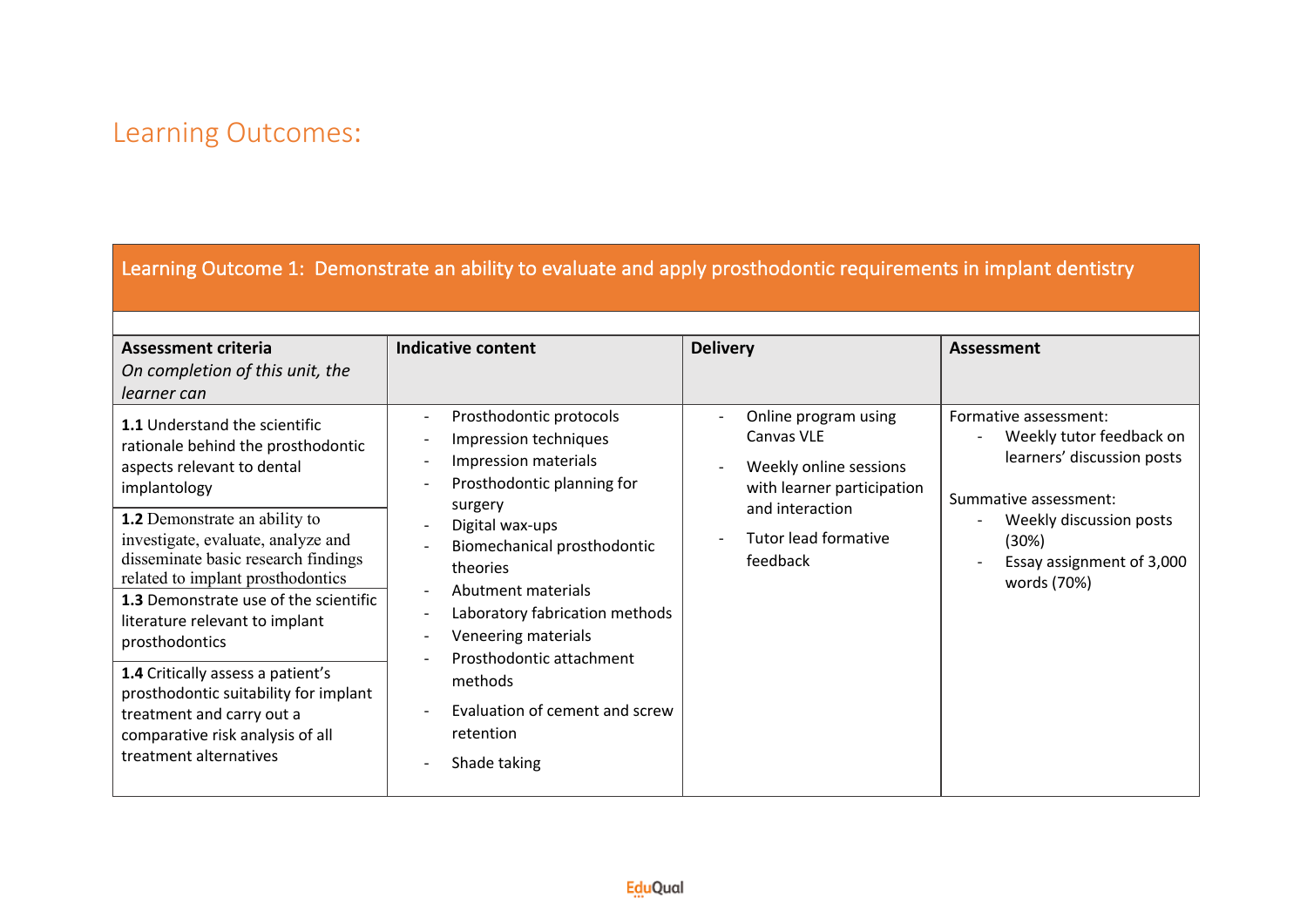| 1.5 Develop a detailed knowledge of |  |  |
|-------------------------------------|--|--|
| immediate and long-term             |  |  |
| prosthodontic complications in      |  |  |
| dental implantology and show an     |  |  |
| ability to evaluate management      |  |  |
| options.                            |  |  |

| Learning Outcome 2: Understand and apply theoretical and practical knowledge of occlusion in dental implantology |                                                                                                                                                                                                                                       |                                                                                                                    |                                                                                                       |
|------------------------------------------------------------------------------------------------------------------|---------------------------------------------------------------------------------------------------------------------------------------------------------------------------------------------------------------------------------------|--------------------------------------------------------------------------------------------------------------------|-------------------------------------------------------------------------------------------------------|
| <b>Assessment criteria</b><br>On completion of this unit, the<br>learner can:                                    | <b>Indicative content</b>                                                                                                                                                                                                             | <b>Delivery</b>                                                                                                    | <b>Assessment</b>                                                                                     |
| 2.1 Describe the anatomical structures<br>of the human masticatory system                                        | Anatomy and physiology of the<br>TM.<br>Anatomy and physiology of the                                                                                                                                                                 | Online program using<br>Canvas VLE                                                                                 | Formative assessment:<br>Weekly tutor feedback on<br>learners' discussion posts                       |
| 2.2 Describe common occlusal<br>terminology                                                                      | muscles of mastication<br>TMJ dysfunction syndrome<br>Occlusal terminology<br>Comparative analysis of<br>theories in occlusion<br>Recording occlusal parameters<br>Use and theory of facebow<br>Toothwear: aetiology and<br>treatment | Weekly online sessions<br>with learner participation<br>and interaction<br><b>Tutor lead formative</b><br>feedback | Summative assessment:<br>Weekly discussion posts<br>(30%)<br>Essay assignment of 2,000<br>words (50%) |
| 2.3 Explain the normal physiology and<br>common pathology of the human<br>masticatory system                     |                                                                                                                                                                                                                                       |                                                                                                                    |                                                                                                       |
| 2.4 Discuss and critically appraise<br>theories of dental occlusion and their<br>clinical implications           |                                                                                                                                                                                                                                       |                                                                                                                    |                                                                                                       |
| 2.5 Describe the management of<br>toothwear and parafunctional activity                                          |                                                                                                                                                                                                                                       |                                                                                                                    |                                                                                                       |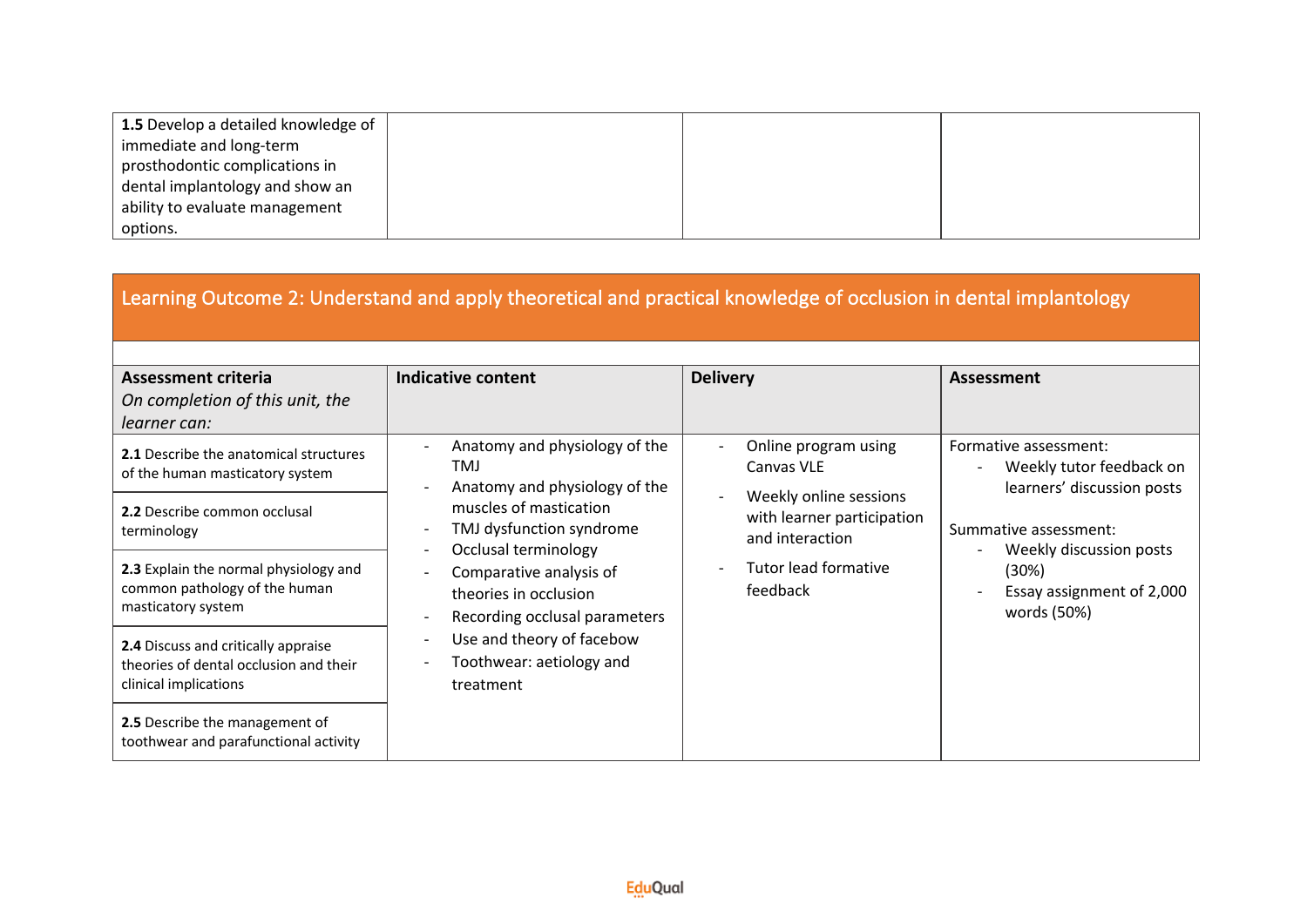| <b>2.6</b> Understand the rationale and<br>functioning of dental articulators | Parafunctional activity and its<br>relevance to dental<br>implantology |  |
|-------------------------------------------------------------------------------|------------------------------------------------------------------------|--|
|                                                                               | Disorders of the TMJ                                                   |  |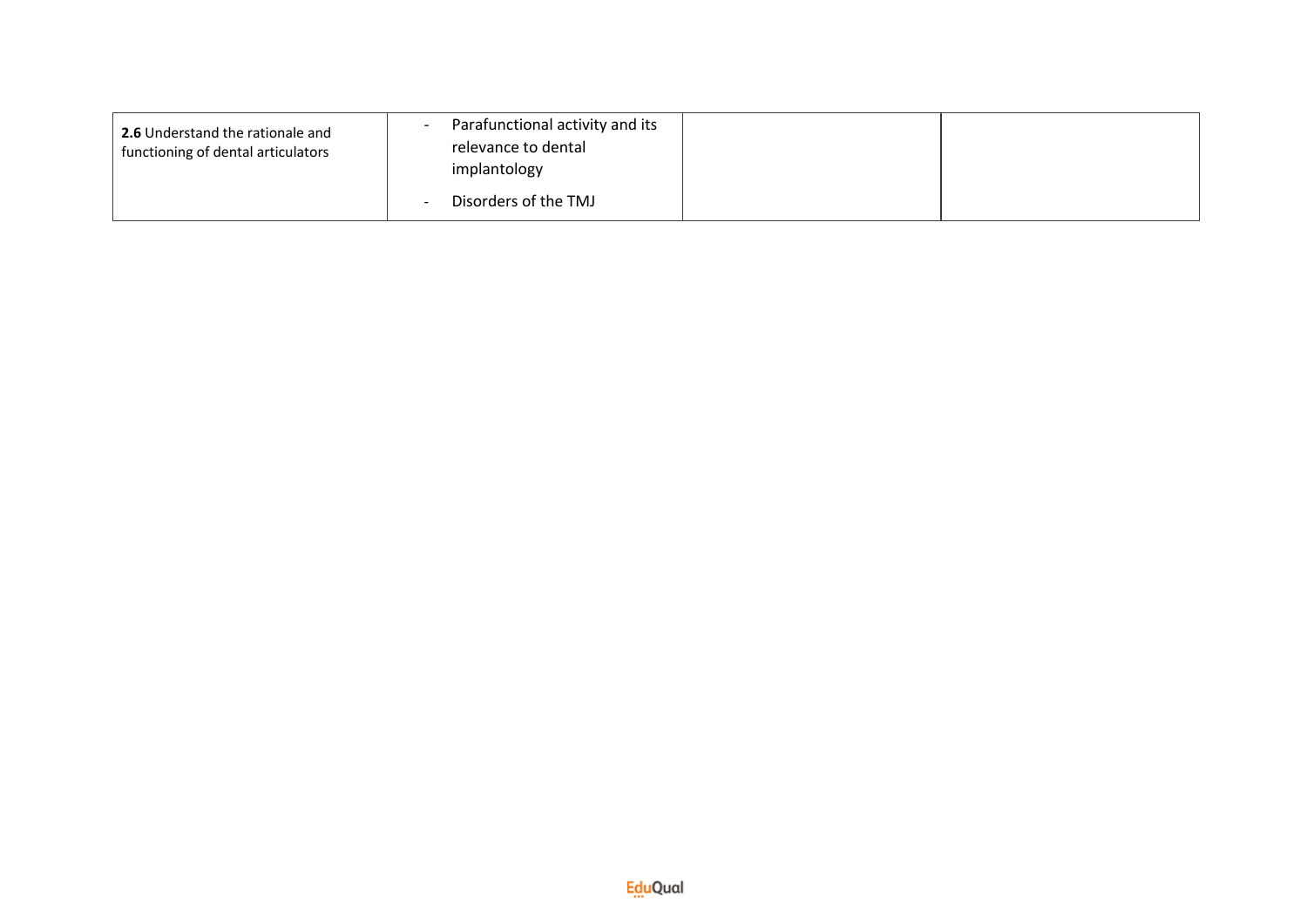# MODULE 4 – Clinical Cases

| <b>Module Summary</b>          |                                                                                                                                                                                                                                                            |
|--------------------------------|------------------------------------------------------------------------------------------------------------------------------------------------------------------------------------------------------------------------------------------------------------|
| Course title                   | Postgraduate Certificate in Implant Dentistry                                                                                                                                                                                                              |
| <b>EduQual level</b>           | Level 7 (RQS)                                                                                                                                                                                                                                              |
| <b>Unit length</b>             | 150 hours<br>15 credits                                                                                                                                                                                                                                    |
| <b>Unit aims</b>               | Competency in the clinical planning and treatment of dental<br>implant cases                                                                                                                                                                               |
| <b>Delivery and assessment</b> | Clinic based patient treatment                                                                                                                                                                                                                             |
| <b>Essential resources</b>     | Suitably equipped dental clinic<br>Suitably trained clinical and administrative support staff<br><b>Clinical supervisors</b><br>Patients<br>Access to CBCT radiography<br>Access to intraoral digital scanner or cast scanner<br>Digital planning software |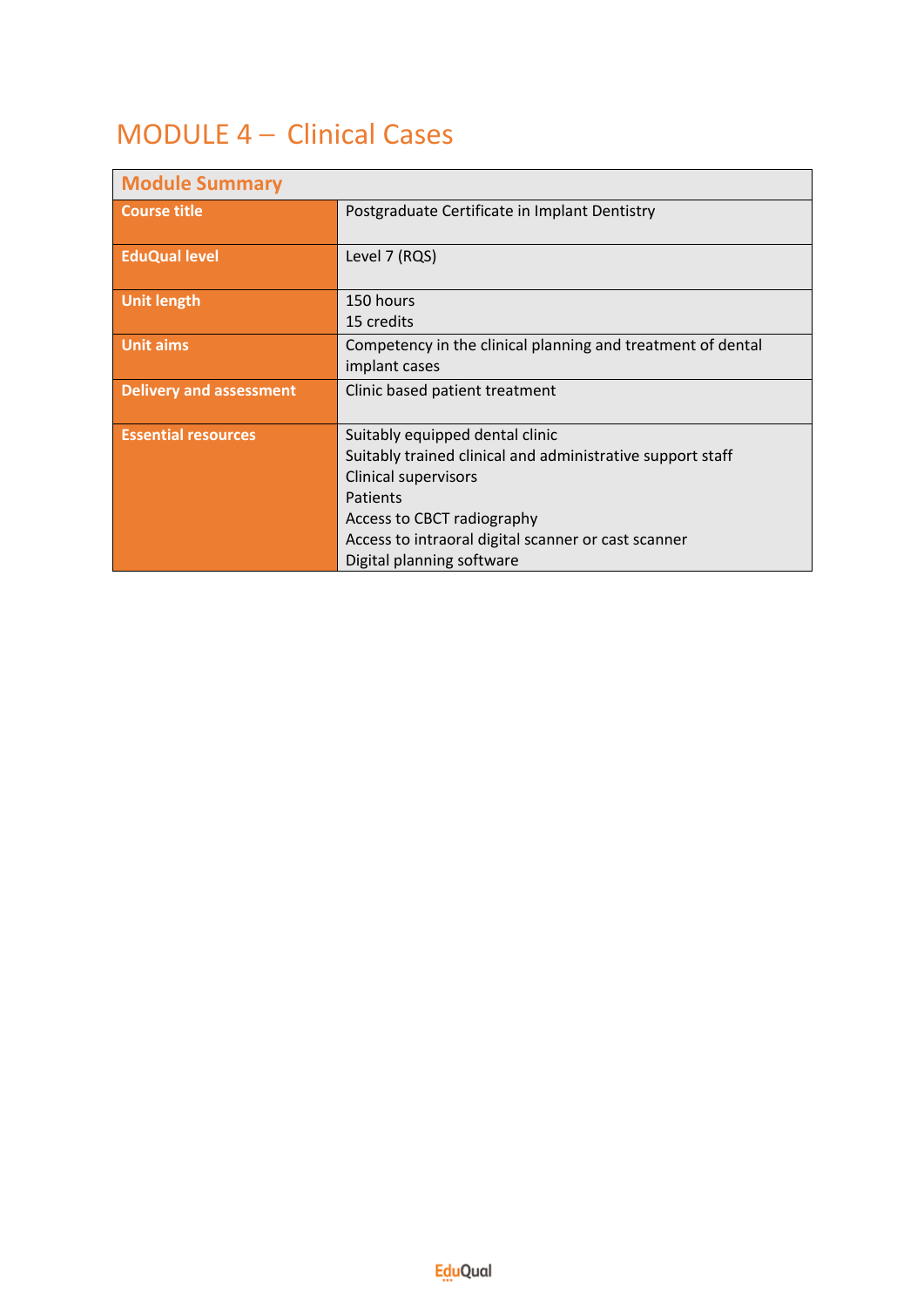#### Learning Outcome 1:

| <b>Assessment criteria</b><br>On completion of this unit, the<br>learner can                                                                                                                                                                                                                                                                                                                        | <b>Indicative content</b>                                                                                                                                                                                                                                                                                                                                                                   | <b>Delivery</b>                                                                                                                                                        | <b>Assessment</b>                                                                                         |
|-----------------------------------------------------------------------------------------------------------------------------------------------------------------------------------------------------------------------------------------------------------------------------------------------------------------------------------------------------------------------------------------------------|---------------------------------------------------------------------------------------------------------------------------------------------------------------------------------------------------------------------------------------------------------------------------------------------------------------------------------------------------------------------------------------------|------------------------------------------------------------------------------------------------------------------------------------------------------------------------|-----------------------------------------------------------------------------------------------------------|
| 1.1 - Able to act autonomously as a<br>practitioner in the provisional of<br>straightforward implant dentistry, using<br>an understanding of Evidence Based<br>Dentistry<br>1.2 - Able to integrate all aspects of<br>clinical dentistry into the discipline of<br>implant dentistry and show competence<br>in the diagnostic process, treatment<br>planning and restoration of dental<br>implants. | Knowledge of basic principles of<br>$\overline{\phantom{a}}$<br>dental implantology<br>Complete patient assessment<br>$\overline{\phantom{a}}$<br>Formulation of treatment options<br>$\overline{\phantom{a}}$<br>Application of the consent process<br>$\overline{\phantom{a}}$<br>Competency in devising the<br>treatment plan<br>Surgical and prosthetic<br>$\blacksquare$<br>competency | This is an entirely practical unit.<br>Patients are provided<br>This unit is delivered in a fully<br>equipped dental clinic with a full<br>complement of support staff | Summative assessment of<br>clinical competency by<br>clinical supervisor using a<br>grading rubric (100%) |
| 1.3 - Communicate effectively to meet<br>the needs of patients, ancillary members<br>of the treatment team and other<br>practitioners.                                                                                                                                                                                                                                                              | Management of complications<br>$\overline{\phantom{a}}$<br>Planning and instigation of long-<br>term maintenance program                                                                                                                                                                                                                                                                    |                                                                                                                                                                        |                                                                                                           |
| 1.4 - Able to define own strengths and<br>weaknesses for targeted and continual                                                                                                                                                                                                                                                                                                                     |                                                                                                                                                                                                                                                                                                                                                                                             |                                                                                                                                                                        |                                                                                                           |